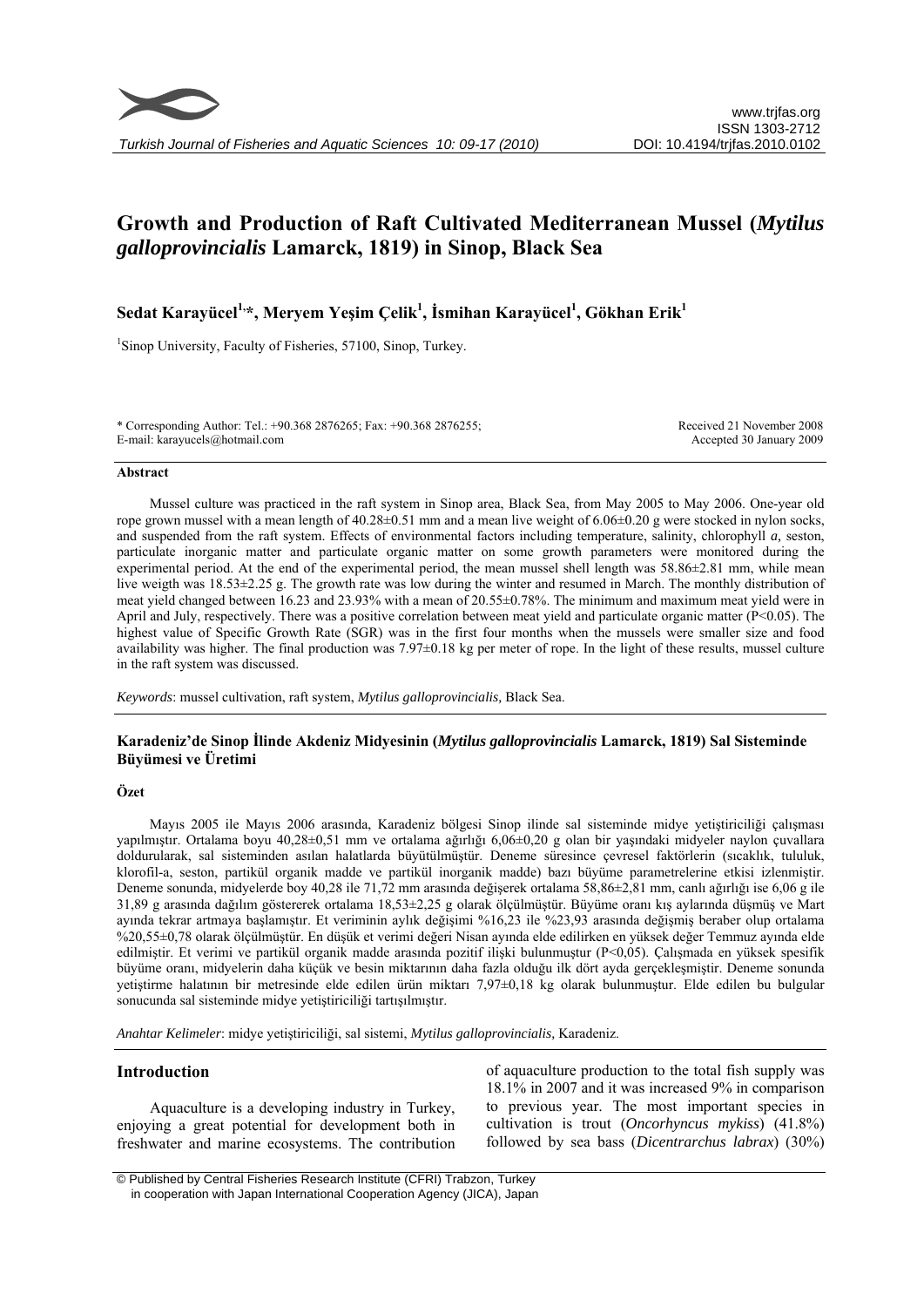and gilthead sea bream (*Sparus aurata*) (24%). Total aquaculture production in 2007 reached 139,873 t while *Mytilus galloprovincialis* culture was only 1,100 t (TURKSTAT, 2008).

The culture of marine organisms in the Black Sea region is a relatively recent development and not yet widespread. However prospects for mussel culture in the Black Sea are quite high due to the favorable salinity, temperature, topography, food availability, reproductive potential and socio-economic conditions in this area. But, there is not any mussel farm in the Black Sea while there are two mussel farms in the Marmara Sea and Aegean Sea in Turkey.

Mussel culture can be practiced in various systems, including suspended culture (using rafts or longline) and bottom culture (by seeding intertidal area) (Hickman, 1992). Suspended mussel culture exhibited higher performance in comparison to bottom and pole culture (Garen *et al*., 2004). In comparison with longline system, raft systems have several advantages like having working place, easiness to work in rough weather and occupying fewer surfaces (Karayücel, 1997). *M. galloprovincialis* is a filter feeding animal, which depends upon phytoplankton, organic detritus, bacteria and probably dissolved organic matter in the water as sources of food. Mussel (*Mytilus* spp.) farming is no doubt the most efficient way to convert the organic matter produced by marine organisms of the first link of the food chain (phytoplankton and remains thereof) in to palatable and nutritious human food (Korringa, 1976).

Several authors documented the close relationship between mussel growth efficiency and food availability, indicating the growth performance limits in terms of energetic potential of food available (Fréchette and Bourget, 1985; Karayücel and Karayücel, 2000; Karayücel *et al*., 2003b; Erdemir Yiğin and Tunçer, 2004; Ogilvie *et al*., 2004; Lemaire *et al*., 2006; Ozernyurk and Zotin, 2006; Strohmeier *et al*., 2008). Both general and local environmental parameters influence the growth rate. General factors include water temperature and salinity, which may

affect the rates of biochemical reactions in organisms in temperate latitudes. Local factors that determine nutritional conditions can greatly influence the growth rate of marine bivalves (Karayücel and Karayücel, 2000; Karayucel *et al*., 2003a; Erdemir Yiğin and Tuncer, 2004; Ozernyurk and Zotin, 2006; Yıldız *et al.*, 2006; Peharda *et al*., 2007). Important factors in growth rate are particulate organic matter (Thompson and Nickols, 1988; Garen *et al*., 2004), duration of air exposure (Seed, 1969), population density (Peterson and Beal, 1989; Ramsay *et al*., 2008), genotypic characteristic (Dickie *et al*., 1984; Skidmore and Chew, 1985) and water current vellocity (Grizzle and Morin, 1989).

Today, mussel culture in raft system is carried out commonly in many countries all over the world (Sánchez-Mata and Mora, 2000). But there is no known study about mussel culture in the raft system in Black Sea and therefore the present study constitutes and encourages a model for local entrepreneurs.

# **Materials and Methods**

Mussel culture in the raft system was carried out at the depth of 13 m in Sinop, in the Black Sea, Turkey (Figure 1) from May 2005 to May 2006.

#### **System Design**

Raft system was mainly constructed from steel pine wood beams and iron sac (Figure 2). For building raft system, two sac float with 3.5 mm thickness, 50x75x300 cm dimentions were used. Three steel bar (0.8x12x400 cm) were attached to the float diagonally while six pine wood beams (10x10x400 cm) were attached to steel bars by steel screws.

The raft system was moored from four sides of the raft by using concreted block and 32 mm polypropylene riser (4:1 scope). Each concreted block was connected to riser rope with 10 meters of 22 mm open link ground chain. Two rectangle sacs with 3.5



**Figure 1.** The map of the study area.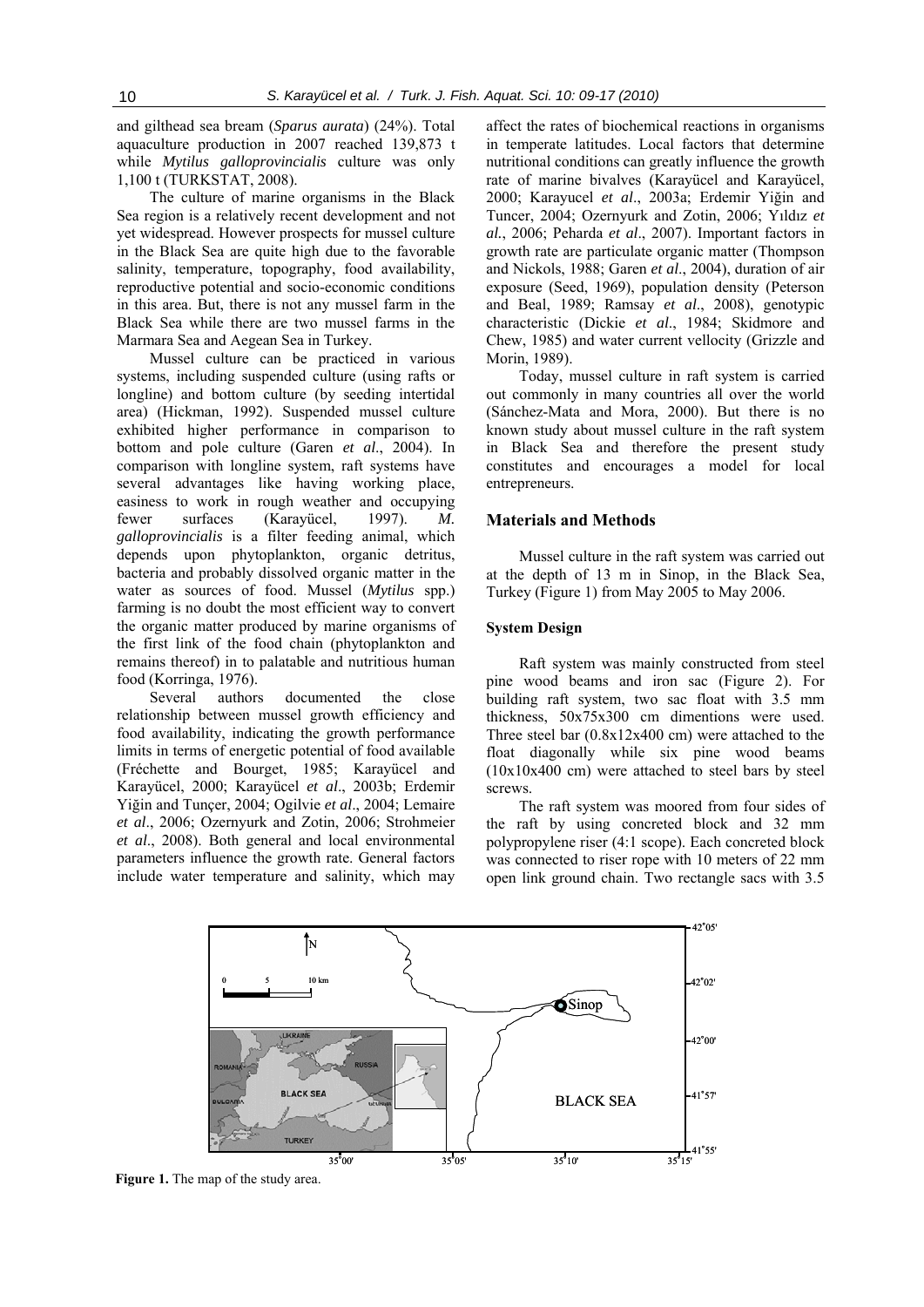

**Figure 2.** The experimental raft system for mussel culture.

thickness were used as floats and 4 mm of angle iron welded all over corners of sacs to make the float system strong. Then two rectangle float were combined by two meters galvanized pipe from the bottom of floats.

Polypropilen culture ropes with 18 mm diameter and 6 m length were suspended from the pine woods at 50 cm intervals. Twenty-five cm of wooden pegs  $(25\times2\times2$  cm) inserted crosswise to 18 mm nylon rope with 30-50 cm intervals and 3 kg concreted weight tied to the end of culture rope against wave action and tangle of culture rope. Prepared culture ropes were inserted to factory type nylon socks (mesh size 1 cm) and filled with seed (mean a length of 40.28±0.51 mm) and a total of 15 ropes were suspended from the raft system.

# **Sampling Procedure**

One year old mussels with mean length of 40.28±0.51 mm collected from mooring rope of Ak Fish Farm and stocked to nylon socks at a density of 965±31 individuals for per meter of rope and suspended from raft system. Monthly sampling was carried out for environmental and biometric parameters. Each month, three ropes were selected and 30 cm section of each rope was grazed for mussel sampling. Mussels from each rope were indivually counted and recorded then all mussels were scrubbed for encrusting organism (e.g. barnacles, epifauna and seaweeds) and sub-samples (Fifteen mussels) were taken to measure biometric parameters. Sub-samples were taken to determine monthly changes in shell length (SL), tissue weight (wet meat weight (WMW), live weight (LW), dry meat weigth (DMW) and ashfree dry meat weight (AFDMW).

# **Environmental Parameters**

Temperature, salinity, chlorophyll *a*, seston (total particulate matter), particulate inorganic matter (PIM) and particulate organic matter (POM), were determined monthly from May 2005 to May 2006. Water samples were taken at depth of 3 m by using a Niskin bottle at the experimental site. Water temperature and salinity was measured in situ using a probe (YSI 6600). In the laboratory, triplicate water samples (3 L) were filtered onto Whatman GF/C fillters to determine chlorophyll  $a$  ( $\mu$ g/L), seston (mg/L) and POM (mg/L) concentration according to Stirling (1985).

# **Morphological Measurements and Statistical Analyses**

Growth was estimated from changes in shell length, live weight and wet meat weight (tissue weight). Live weight (total weight of mussel) was measured by weighing live animals and wet meat weight obtained by weighing the meat after dissecting and blotting the extra water with a tissue paper of mussel. Shell length (maximum from anterior to posterior axis) was measured to the nearest 0.1 mm with a caliper (Seed, 1969). At the end of the experiment, mussels from three ropes were counted and the number of mussels per meter of rope calculated for production. Production was estimated according to the Rivonker *et al.* (1993). Meat yield was calculated by dividing the wet meat weight to live weight of mussel (Chatterji *et al*., 1984). Monthly specific growth rate (SGR %) were found from following formulate;

 $(SGR \%)=[(\ln L_2-L_1) / (T_2-T_1)]x100$ 

where  $L_1$  and  $L_2$  are the mean shell lengths at times  $T_1$ and  $T_2$  (Chatterji *et al.*, 1984).

A correlation matrix analysis was used to determine the relationships between the environmental and growth parameters. Statistical analyses were carried out by using MINITAB 13.1 software.

# **Results**

#### **Environmental Parameters**

Environmental parameters were shown in Figure 3. The temperature ranged from 7.5°C in February to 25.05 $\degree$ C in August with a mean of 14.90 $\pm$ 1.70 $\degree$ C.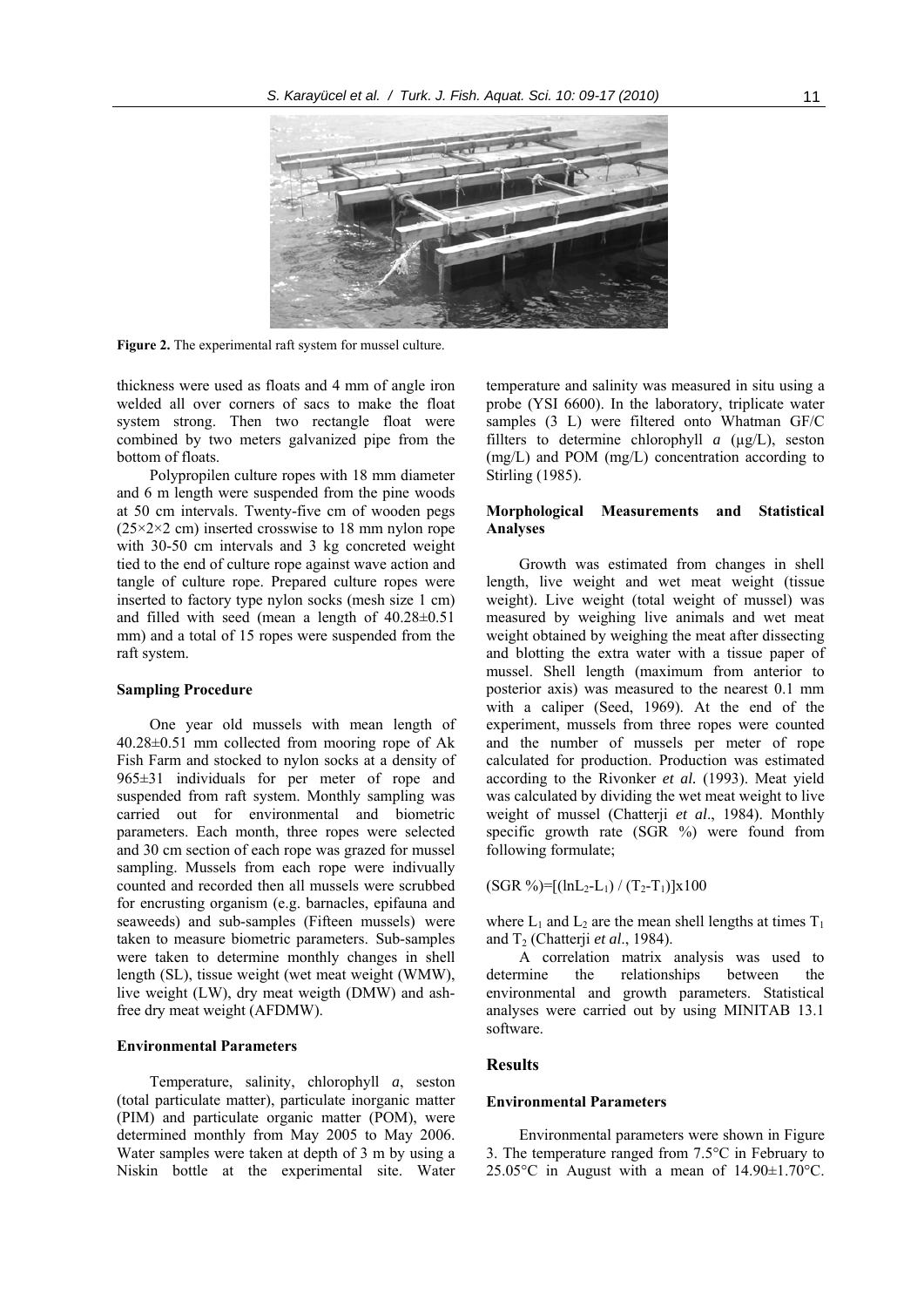Salinity ranged from 16.80 to17.97 psu with a mean of 17.59±0.10 psu and there was not clear seasonal pattern. Chlorophyll *a* peaked in March (16.30 µg/L) as a result of spring algal bloom and decreased to the lowest value in January  $(0.53 \mu g/L)$ , with an annual mean of 3.07±1.18 µg/L. Seasonal chlorophyll *a* concentration was significantly different (P<0.05) and in general higher in spring and lower in winter. POM ranged from 1.58 to 4 mg/L with a mean of 2.42±0.17 mg/L while seston ranged from 5.45 to 6.92 mg/L, with a mean of  $6.21 \pm 0.12$  mg/L. There was a positive correlation between chlorophyll *a* and POM (P<0.05) while salinity and temperature did not significantly correlate with chlorophyll *a*, POM and seston (Table 1). While chlorophyll *a* and seston reached maximum values in March, the maximal temperature value was



**Figure 3.** Monthly distribution of mean temperature, salinity (A), chlorophyll *a* (B) and mean particulate organic matter, particulate inorganic matter and seston (C) from May 2005 to May 2006.

|            | Seston   | <b>POM</b> | $Ch-a$   | PIM      | Temp     | WMW      | MY       | <b>DMW</b> | SL    |
|------------|----------|------------|----------|----------|----------|----------|----------|------------|-------|
| <b>POM</b> | 0.178    |            |          |          |          |          |          |            |       |
|            | 0.560    |            |          |          |          |          |          |            |       |
| $Ch-a$     | 0.465    | 0.574      |          |          |          |          |          |            |       |
|            | 0.109    | 0.040      |          |          |          |          |          |            |       |
| PIM        | 0.493    | $-0.768$   | $-0.205$ |          |          |          |          |            |       |
|            | 0.080    | 0.002      | 0.502    |          |          |          |          |            |       |
| Temp       | $-0.164$ | $-0.224$   | $-0.329$ | 0.091    |          |          |          |            |       |
|            | 0.592    | 0.463      | 0.272    | 0.768    |          |          |          |            |       |
| WMW        | 0.120    | 0.316      | 0.326    | $-0.202$ | $-0.738$ |          |          |            |       |
|            | 0.697    | 0.292      | 0.278    | 0.508    | 0.004    |          |          |            |       |
| MY         | 0.360    | $-0.692$   | $-0.281$ | 0.847    | 0.049    | $-0.236$ |          |            |       |
|            | 0.226    | 0.009      | 0.353    | 0.000    | 0.875    | 0.439    |          |            |       |
| <b>DMW</b> | $-0.007$ | $-0.402$   | $-.0394$ | 0.351    | 0.178    | 0.128    | 0.337    |            |       |
|            | 0.982    | 0.174      | 0.183    | 0.240    | 0.560    | 0.677    | 0.260    |            |       |
| SL         | $-0.116$ | 0.505      | 0.333    | $-0.522$ | $-0.621$ | 0.923    | $-0.550$ | 0.006      |       |
|            | 0.706    | 0.078      | 0.266    | 0.067    | 0.024    | 0.000    | 0.051    | 0.984      |       |
| LW         | $-0.124$ | 0.549      | 0.367    | $-0.566$ | $-0.618$ | 0.895    | $-0.576$ | $-0.143$   | 0.986 |
|            | 0.688    | 0.052      | 0.218    | 0.044    | 0.024    | 0.000    | 0.039    | 0.641      | 0.000 |

**Table 1.** Correlations matrix analysis for Seston

Particulate Organic Matter (POM), Chlorophyll-*a* (Ch-a), Particulate İnorganic Matter (PIM), Temperature (Temp), Mean Wet Meat Weight (WMW), Mean Meat Yield (MY), Dry Meat Weight (DMW), Mean Shell Length (SL), Mean Live Weight (LW) Cell Contents: Pearson correlation P-Value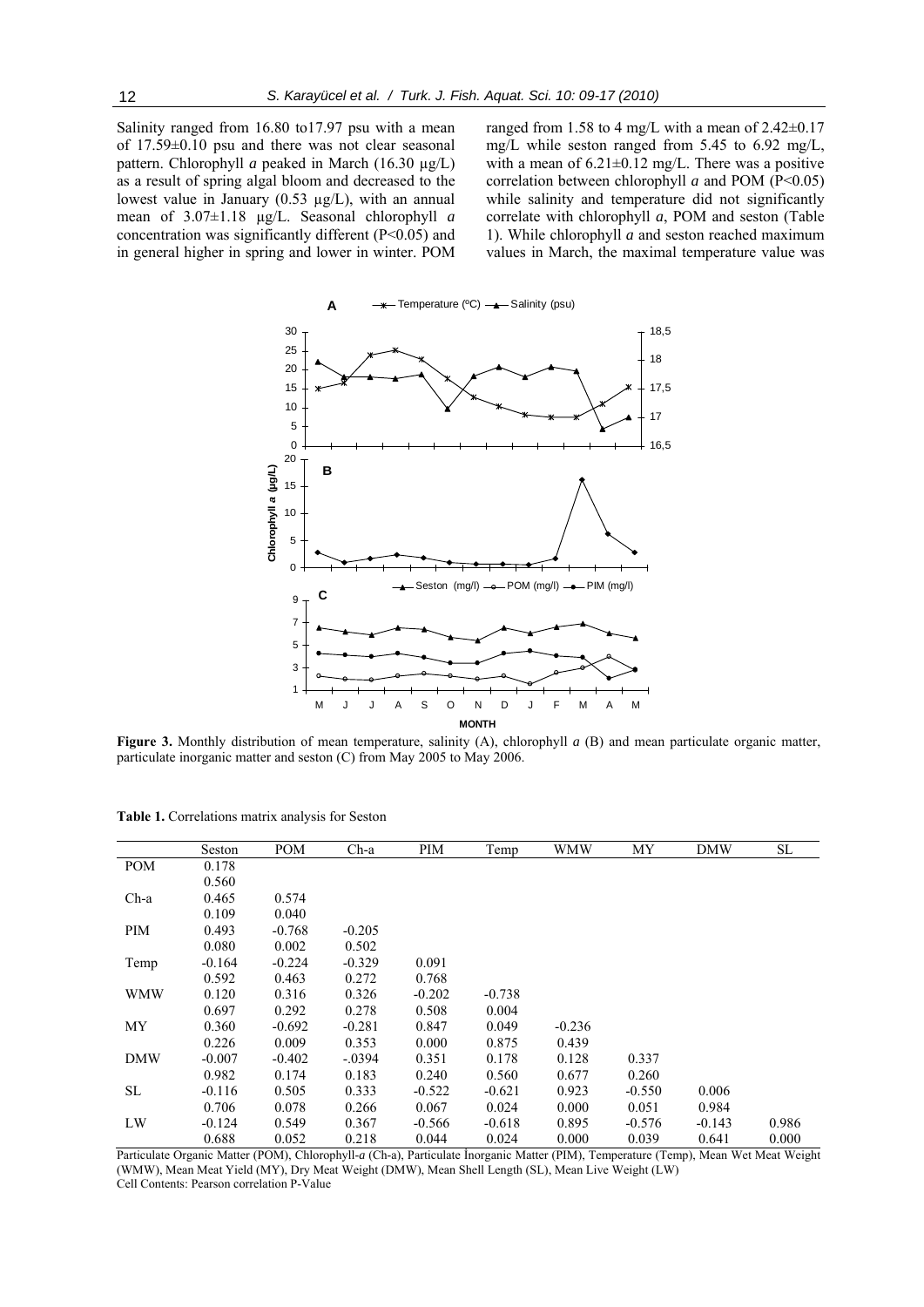remarked in August. There was a clear seasonal pattern in the temperature but the other environmental parameters did not show any seasonal pattern.

#### **Growth Rate**

Monthly changes in shell length, live weight and wet meat weight were depicted in Figure 4. At the end of thirteen months, the average shell length increasement was 31.44 mm and mean shell length reached to 71.72±0.53 mm. Total of 39.36% shell length growth occurred from May to October. The growth rate was very low during the winter and resumed in March. The average live weight increment

was 25.83 g and mussels reached mean live weight of  $31.89\pm2.25$  g. At the end of the experiment, the mean wet meat weight (tissue weight) was 4.16±0.47 g while the shell weight was  $6.76 \pm 0.74$  g. Meat yield is shown in Figure 5 that ranged from 16.23 to 23.93% with a mean of 20.55±0.78% and it correlated with POM (P<0.05). The shell length increment positively correlated with live weight  $(P<0.05)$ . The monthly specific growth rate (SGR%) ranged from 1.42- 13.81% with a mean value of 5.34±1.05%. The highest values of SGR were obtained in the first four months when the mussels were younger and availability of food was higher.

Monthly mussel density and production are



**Figure 4.** Monthly distribution of mean shell length (A), live weight (B) and wet meat weight (C) with standard error from May 2005 to May 2006.



**Figure 5.** Monthly distribution of mean meat yield from May 2005 to May 2006.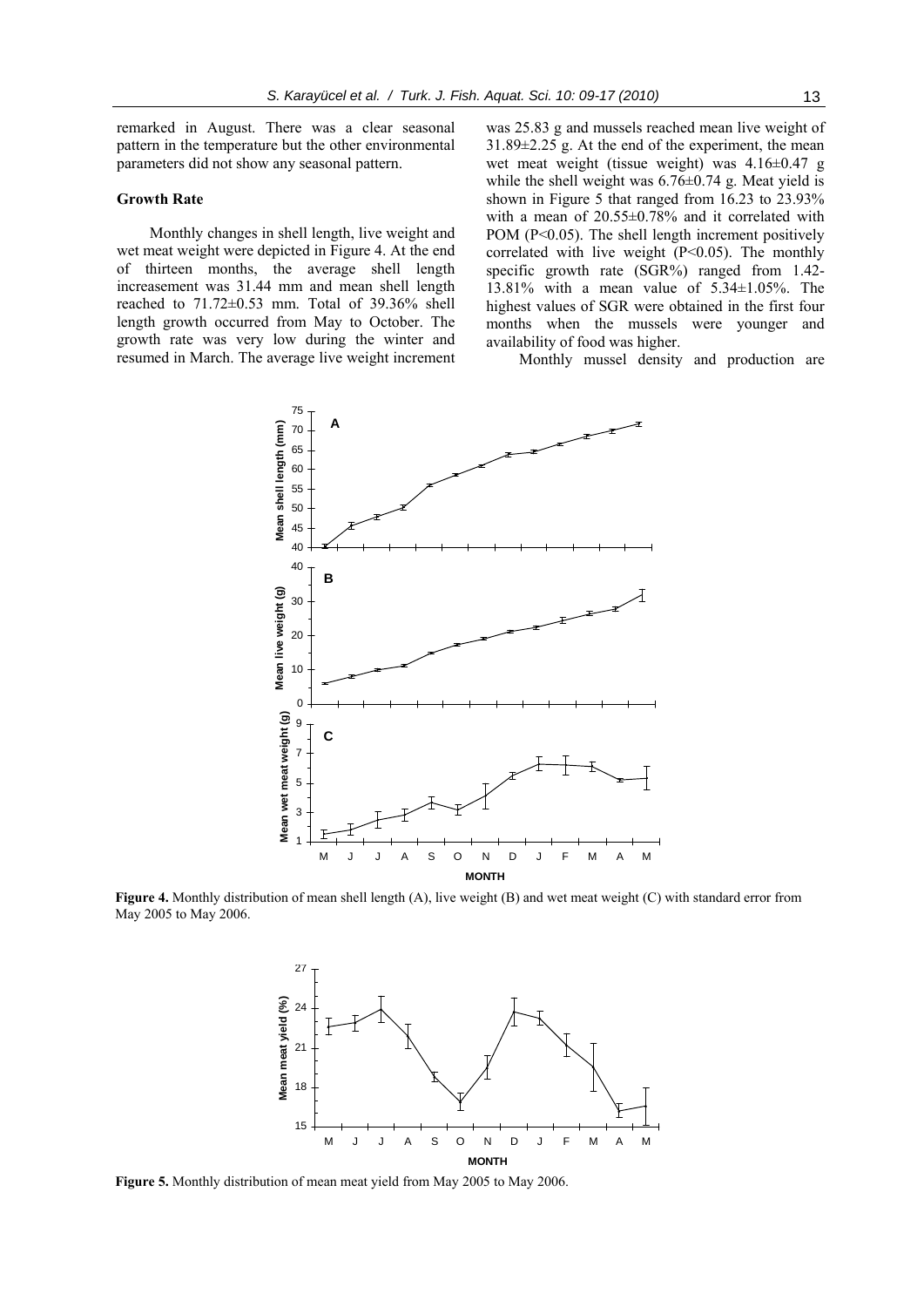given in Figure 6. The final mean mussel density was 250±5.09 mussels per meter of rope and the final production was found to be 7.97±0.18 kg per meter of rope in the raft system.

# **Discussion**

Growth of marine bivalves is affected by several environmental factors such as water temperature, food supply, salinity, water current velocity but temperature and phytoplankton availability are the most important factors (Jones and Iwama, 1991; Karayücel and Karayücel, 1999; Manoj Nair and Appukuttan, 2003; Ren and Ross, 2005). Bayne (1976) reported that when temperature is above 10°C and food is available, growth rate is high. In this study, when the temperature is below 10°C in March, chlorophyll *a* reached the highest value (16.3  $\mu$ g/L) and POM reached maximum  $(4.00\pm0.29 \text{ mg/L})$  in the April and positively correlated with chlorophyll *a* and POM (P<0.05). When the seston was lower, the increase in shell length and live weight were lower, too. However when the POM and chlorophyll *a* were higher in the spring and summer, live weight and shell length were higher, too. There was a positive correlation between shell length and live weight. Chlorophyll *a* and POM had a significant correlation between seston and had higher values, compared with those of other highly productive areas for bivalve culture (Stirling and Okumuş, 1994; Stirling and Okumus, 1995; Sarà *et al*., 1998; Lök *et al*., 2007). Karayücel *et al.* (2003b) reported that the SGR was lower during the winter due to the low availability of food but it resumed in March and continued through the spring and summer in Sinop, in the Black Sea. These findings are similar with the present study. Seston was high in the spring and summer, while it was low in the winter. Some authors (Widdows *et al.*, 1979; Rodhouse *et al.*, 1984a; Bayne *et al*., 1987; Garen *et al.*, 2004) reported that the mussel growth rate was lower when seston concentration was low. These results are similar with this study. The most important factor is nutrient matter for mussel growth (Mohlenberg and Riisgård, 1979; Ogilvie *et al.*, 2004; Lemaire *et al*., 2006). Growth was correlated with food supply in the environment (Page and Hubbard, 1987; Ogilvie *et al.*, 2004).

The highest SGR values were measured during spring and summer when mussels were younger and while temperature and food availability were higher. Some authors (Karayücel and Karayücel, 2001; Karayücel *et al.*, 2002; Lauzon-Guay *et al.*, 2005; Lök *et al.*, 2007) declared similar findings. Older mussels have a slower growth rate (Seed, 1969; Lauzon-Guay *et al.*, 2005; Lök *et al*., 2007). Kautsky (1982) found that reproductive tissues account for 50% of the total soft body weight of *Mytilus edulis*. Rodhouse *et al.,* (1984b) demonstrated that in large mussels over 90% of the energy goes into gamete production. The combined effects of reduced feeding rate and increased gamete production in older mussels may be responsible for their slow growth (Thompson, 1984; Karayücel *et al.*, 2002; Lauzon-Guay *et al.*, 2005). The meat yield decresed after reproduction (Kopp *et al.,* 2005). Flesh weight was subject to seasonal fluctuations associated with the reproductive cycle (Gosling, 2003). In the present study, the wet meat weigth had a rapid decrease in April-May and October due to the gonad release. The wet meat weight increased from November to March while new gonad reserves were built. Meat yield positively correlated with POM (P<0.05). Seasonal changes in wet meat weight result from the storage and utilization of food reserves in relation to the complex



**Figure 6.** Monthly distribution of mean cumulative density (A) and production (B) from May 2005 to May 2006.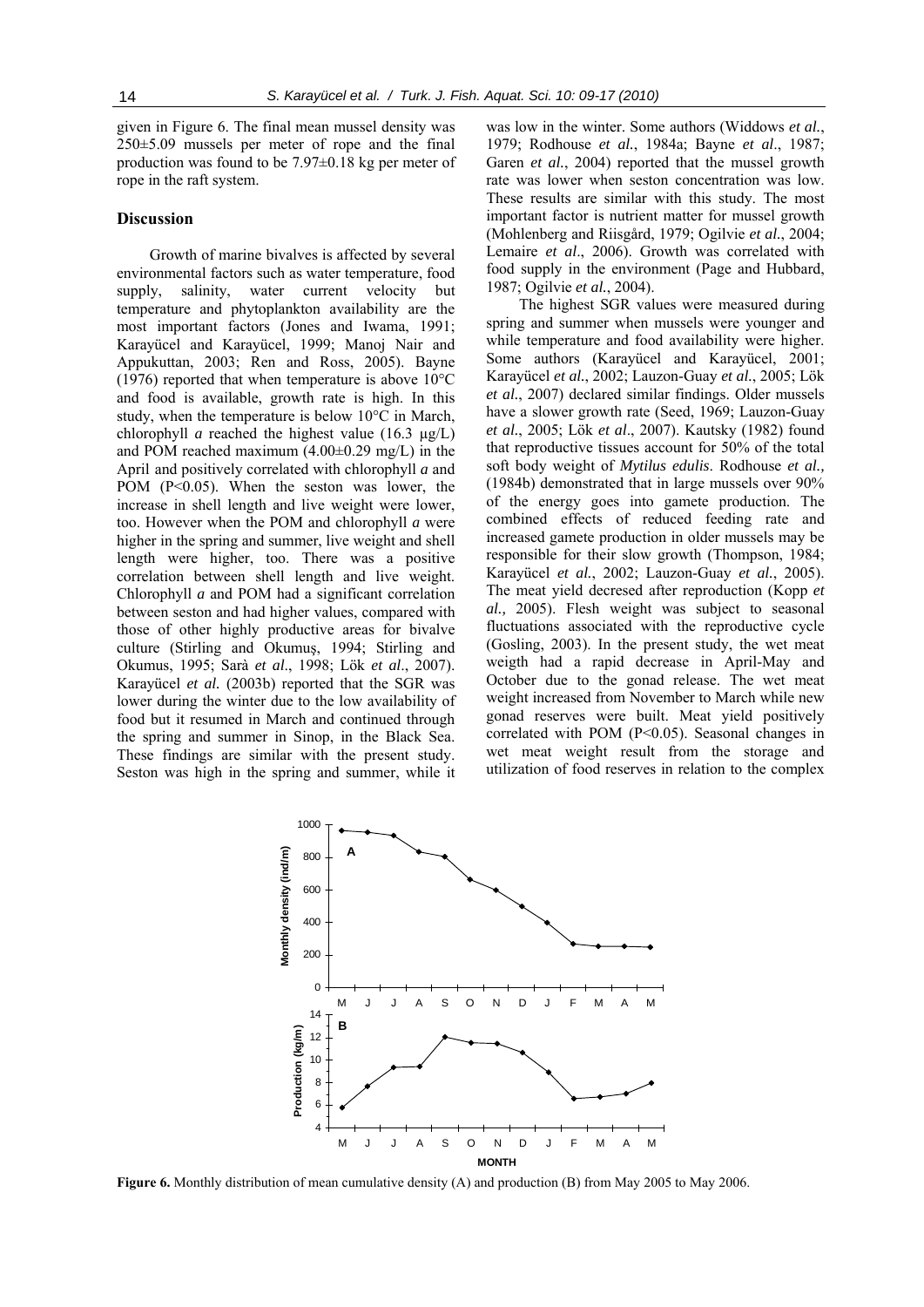interaction of food availability and temperature with growth and reproductive processes (Dare and Davies, 1975).

In this study, mussel culture in the raft system took two years from spat settlement on collectors to harvest in the Black sea, Turkey. Similar results were reported for longline system by Karayücel *et al.*, (2003b) that culture requires two years from spat settlement until market size (>60 mm) in the Black sea. In Scotland cultivated mussels in raft system reach market size in 2.5–3 years (Karayücel, 1997). In the Irish Sea transplanted spats reached market size of 60 mm in suspended system at betweeen 2.5-3 years (Dare and Davies, 1975). These differences in growth can be result of different temperature and food availability. Okumus (1993) reported 6.1 kg on the west coast of Scotland in 2 years. The bulk of the Croatian mussel aquaculture is in the areas of the Lim channel, Krka estuary and Mali Ston Bay, which are moderately eutrophic areas compared with the otherwise mainly oligotrophic coastal waters (Viličić, 1989). Production cycle in those areas range from 1.5 to 2 years (Hrs-Brenko and Filić, 1973; Benović, 1997).

There is a good interest in shellfish culture in Turkey. Mussel is non-mobile of limited mobility. Therefore they can be kept in captivity without the need for constant attention and artificial feeding and easy harvest. All these results showed that the Black Sea has a good potential for mussel culture in different techniques due to favourable environment which can support growth almost all over the year and almost entirely free from pets, diseases, chemical pollution. Moreover fisheries is one of the lifestyle of Black sea's people can encourage the mussel culture in home made raft system, decrease unemployment and gives opportunity culture of marine animals other than fish in the Black sea.

# **Acknowledgements**

The authors would like to thank the Ondokuz Mayıs University for providing the necessary funding under 097 Project number.

#### **References**

- Bayne, B.L., Widdows, J. and Thompson, R.J. 1976. Physiology: I., In: B.L. Bayne, (Ed.), Marine Mussels: Their Ecology and Physiology, Cambridge University Press, Cambridge: 122-159.
- Bayne, B.L., Hawkins, D.W. and Navarro, E. 1987*.* Feeding and Digestion by Mussel *Mytilus edulis* L.(Bivalvia, Mollusca) in Mixtures of Silt and Algal Cells at Low. Concentrations. Journal of Experimental Marine Biology and Ecology, 111: 1-22.
- Benović, A. 1997. The history, present condition, and future of the molluscan fisheries of Croatia. In: C.L. Mackenzie Jr., V.G. Burrell Jr., A. Rosenfield and W.L. Hobart (Eds.), The History, Present Condition, and Future of the Molluscan Fisheries of North and

Central America and Europe. NOAA Technical Report NMFS, U.S. Department of Commerce, Washington, DC, USA., 3: 217-226.

- Chatterji, A., Ansari, Z.A., Ingole, B.S. and Parulekar, A.H. 1984. Growth of the Green Mussel, *Perna viridis* L., in A Sea Water Circulating System. Aquaculture, 40: 47-50.
- Dare, P.J. and Davies, G. 1975. Experimental Suspended Culture of Mussels, *Mytilus edulis* (L.) in Wales Using Spat Transplanted from Distant Settlement from Distant Settlement Ground. Aquaculture, 6: 257- 274.
- Dickie, L.M., Boudreau, P.R. and Freeman, K.R. 1984. Influence of stock and site on growth and mortality in blue mussels, *Mytilus edulis.* Canadian Journal of Fisheries and Aquatic Science, 41: 134-141*.*
- Erdemir Yiğin, C.Ç. and Tunçer, S. 2004. A Comparative Study on Growth Rates of Mussels, *Mytilus galloprovincialis* Lamarck, 1819 and *Modiolus barbatus* Linnaeus, 1758, in Dardanelles. Pakistan Journal of Biological Sciences, 10: 1695-1698.
- Fréchette, M. and Bourget, E. 1985. Food limitated growth of *Mytilus edulis* (L.) in relation to benthic boundry layer. Canadian Journal of Fisheries and Aquatic Science, 42(1): 166-1170.
- Garen, P., Robert, S. and Bougrier, S. 2004. Comparison of growth of mussel, *Mytilus edulis*, on longline, pole and bottom culture sites in the Pertuis Breton, France. Aquaculture, 232: 511-524.
- Gosling, E. 2003. Bivalve Molluscs: Biology, Ecology and Culture. Fishing News Books, Blackwell Science, London, 196-194.
- Grizzle, R.E. and Morin, P.J. 1989. Effect of tidal currents, seston and bottom sedirnents on growth of *Mercenaria mercenaria:* results of a field experiment. Marine Biology, 102: 85-93.
- Hickman, R.W. 1992. Mussel Cultivation. In: E. Gosling, (Ed.), The Mussel Mytilus: Ecology, Physiology, Genetics and Culture Development Aquaculture Fisheries Science, Elsevier, Amsterdam, 25: 425-510
- Hrs-Brenko, M. and Filić, Z. 1973. The growth of oyster (*Ostrea edulis* L.) and mussel (*Mytilus galloprovincialis* Lmk.) in cultured beds in the northern Adriatic Sea. General Fisheries Council for the Mediterranean, 52: 35-45.
- Jones, T.O. and Iwama, G.K. 1991. Polyculture of the Pacific oyster, *Crossostrea gigas* (Thunberg), with chinook salmon, *Oncorhynchus tshawytscha*. Aquaculture, 92: 313-322.
- Karayücel, S. 1997. Mussel Culture in Scothland. World Aquaculture, 28(1): 1-10
- Karayücel, S. and Karayücel, İ. 1999. Growth, Production and Biomass in Raft Cultivated Blue Mussels (*Mytilus edulis* L.) in two Scottish sea lochs. The Israeli Journal of Aquaculture-Bamidgeh, 51(1): 65-73.
- Karayücel, S. and Karayücel, İ. 2000. İnfluence of Environmental Factors on Condition Index and Biochemical Composition in İndex and Biochemical Composition in *Mytilus Edulis* L. in Cultivated-Raft System, in two Scottidh Lochs. Turkish Journal of Marine Science, 3(3): 149-166.
- Karayücel, S. and Karayücel, İ. 2001. Spat Collection, Growth and Associated Problems in Mussel (*Mytilus edulis,* L.) in two Scottish sea lochs. Turkish Journal of Marine Sciences, 7: 195-205.
- Karayücel, S., Erdem, M., Uyan, O., Saygun, S. and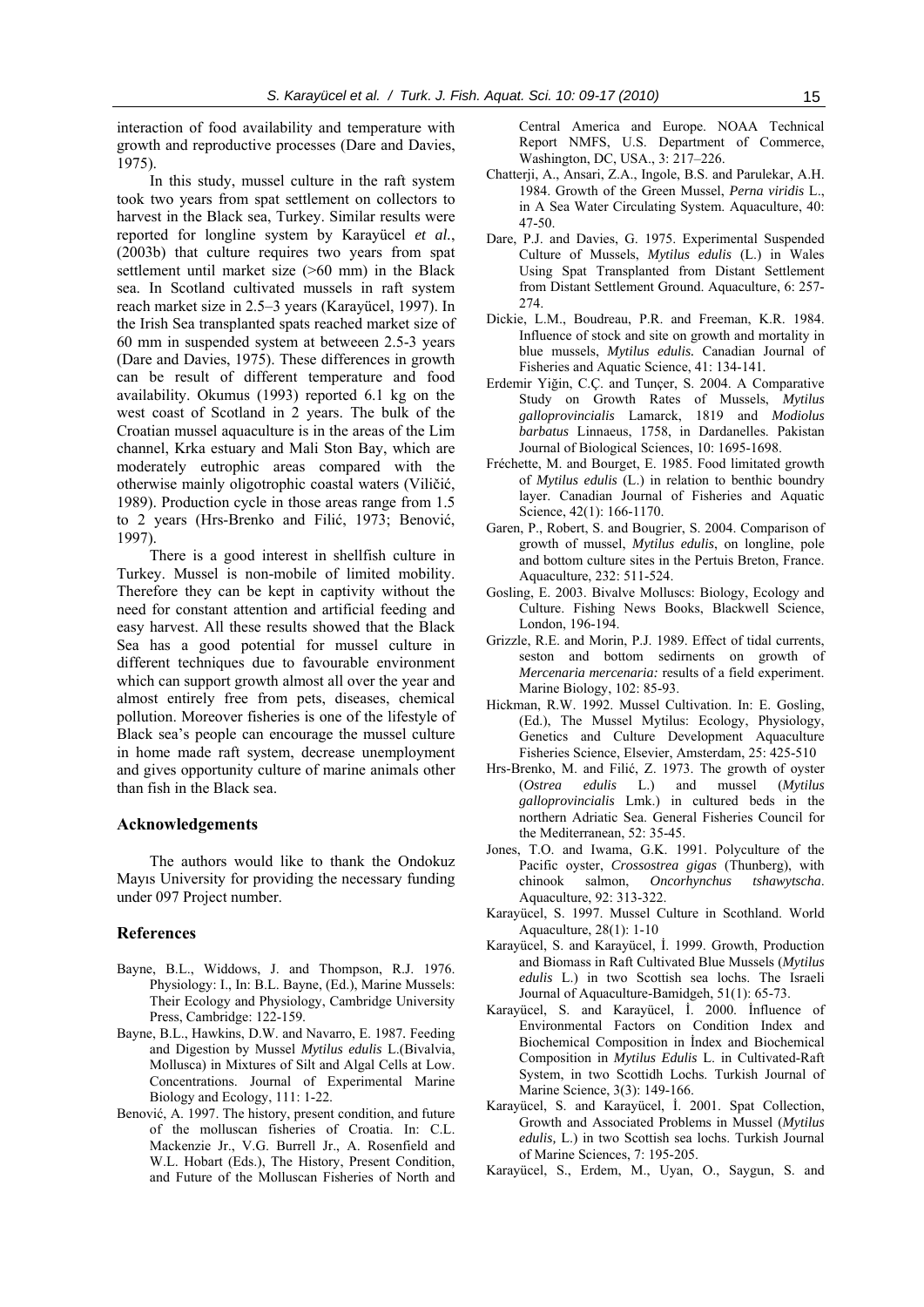Karayücel, İ. 2002. Spat Settlement and Growth on Long-line Culture System of the Mussel, *Mytilus galloprovincialis,* in the Southern Black Sea. The Israeli Journal of Aquaculture-Bamidgeh, 54(4):163- 172.

- Karayücel, S., Kaya, Y. and Karayücel, İ. 2003a. Effect of Environmental Factors on Biochemical Composition and Condition Index in the Medieterranean Mussel (*Mytilus gallaprovincialis* Lamarck, 1819) in the Sinop Region. Turkish Veterinary Animal Science, 27: 1391-1396
- Karayücel, S., Karayücel, İ., Erdem, M., Saygun, S. and Uyan, O. 2003b. Growth and Production in Long-Line Cultivated Mediterranean Mussel (*Mytilus galloprovincialis*) in Sinop, Black Sea. The Israeli Journal of Aquaculture-Bamidgeh, 55(3): 169-178.
- Kautsky, N. 1982. Growth and size structure in a Baltic *Mytilus edulis* population. Marine Biology, 68: 117- 133.
- Korringa, P. 1976. Economic Aspects of mussel farming. In: T.R.V Pillay and Wm. A. Dill (Eds.), Advance in Aquaculture. FAO technical conference on Aquaculture-Japan FAO. Farnham: 371-381.
- Kopp, J., Cornette, F. and Simonne, C. 2005. A comparison of growth and biochemical composition of *Mytilus galloprovincialis* (Lmk.) and *Mytilus edulis* (L.) on the West coast of Cotentin, Normandy, France 1999– 2000. Aquaculture International, 13: 327–340.
- Lauzon-Guay, J.S., Dionne, M., Barbeau, M.A. and Hamilton, D.J. 2005. Efects of seed size and density on growth, tissue to shell ratio and survival of cultivated mussels (*Mytilus edulis*) in Prince Edward Island, Canada. Aquaculture, 249: 265-274.
- Lemaire, N., Pelerin, J., Fournier, M., Girault, L., Tamigneaux, E., Cartier, S. and Pelletier, E. 2006. Seasonal variations of physiological parameters in the blue mussel *mytilus* spp. from farm sites of eastern Quebec. Aquaculture, 261: 729–751.
- Lök, A., Acarlı, S., Serdar, S., Köse, A., and Yıldız, H. 2007. Growth and mortality of Mediterranean mussel *Mytilus galloprovincialis* Lam., 1819, in relation to size on longline in Mersin Bay, Izmir (Turkey – Aegean Sea). Aquaculture Research, 38: 819-826.
- Manoj Nair, R. and Appukuttan, K.K. 2003. Effect of temperature on the development, growth, survival and settlement of green mussel *Perna viridis* (Linnaeus, 1758). Aquaculture Research, 34: 1037-1045.
- Mohlenberg, F. and Riisgård, H.U. 1979. Effiency of Particle Retention in 13 Species of Suspension Feeding Bivalves. Ophelia, 17: 239-246.
- Ogilvie, S.C., Fox, S.P., Alex H.R., James, M.R. and Schiel, D.R. 2004. Growth of cultured mussels (*Perna canaliculus* Gmelin, 1791) at a deep-water chlorophyll maximum layer. Aquaculture Research, 35: 1253-1260.
- Okumuş, I. 1993. Evaluation of Suspended Mussel (*Mytilus edulis* L.) Culture and Integrated Experimental Manculture (Salmon- Mussel) Trials in Scottish Sea Lochs. MSc. thesis. Stirling: University of Stirling, 336 pp.
- Ozernyurk, N.D. and Zotin, A.A. 2006. Comparative Analysis of Growth of Edible Mussel *Mytilus edulis* from Different White Sea Regions. Biology Bulletin,  $33 \cdot 149 - 152$
- Page, H.M. and Hubbard, D.M. 1987. Temporal Spatiat Patterns of Growth in Mussels *Mytilus edulis* on an

Offshore Platform: Relationships to Water Temperature and Food Availabity. Journal of Experimental Marine Biology and Ecology, 111: 159- 179

- Peharda, M., Župan, I., Bavčević, L., Frankić, A. and Klanjšček, T. 2007. Growth and condition index of mussel *Mytilus galloprovincialis* in experimental integrated aquaculture. Aquaculture Research, 38: 1714 -1720.
- Peterson, C.H. and Beal, B.F. 1989. Bivalve growth and higher order iriteractions importance of density, site and time. Ecology, 70: 1390-1404.
- Ramsay, A., Davidson, J., Landry, T. and Stryhn, H. 2008. The effect of mussel seed density on tunicate settlement and growth for the cultured mussel, *Mytilus edulis*, Aquaculture, 275(1-4): 194-200.
- Rivonker, C.U., Ansari, Z.A. and Perulekar, A.H. 1993. Cultivation of green mussel, *Perna viridis* L., on a floating raft in an estuary along the west coast of India. Aquaculture, 112: 47-56.
- Ren, J.S. and Ross, A.H. 2005. Environmental influence on mussel growth: A dynamic energy budget model and its application to the greenshell mussel *Perna canaliculus*, Ecoogy Model., 189: 347–362.
- Rodhouse, P.G., Roden, C.M. and Ryan, T.H. 1984a. Resource allocation in *Mytilus edulis* on shore and in suspended culture. Marine Biology, 84: 27-34.
- Rodhouse, P.G., Roden, C.M., Burnel, G.M., Hensey, M.P., McMahon, T., Ottway, B. and Ryan, T.H. 1984b. Food Resource, Gametogenesis and Growth of *Mytilus edulis* on the Shore and in Suspended Culture in Killary Harbour, Ireland. Journal of Marine Biolology and Association, 64: 513-530.
- Sánchez-Mata, A. and Mora, J. 2000. A review of marine aquaculture in Spain production regulations and environmental monitoring. Journal of Applied Ichthyology, 209-213.
- Sarà, G., Manganaro, A., Cortese, G., Pusceddu, A. and Mazzola, A. 1998. The relationship between food availability and growth in *Mytilus galloprovincialis* in the open sea (Southern Mediterranean). Aquaculture,  $167 \cdot 1 - 15$
- Seed, R. 1969. The ecology of *Mytilus edulis* L. (Lamellibranchiata) on exposed rock shores. Growth and mortality. Ecologia, 3: 317-350.
- Skidmore, D. and Chew, K.K. 1985. Mussel Culture in Puget Sound. Washington Sea Grant, Technical Report, University of Washington, Seattle, 57 pp.
- Stirling, H.P. 1985. Chemical and Biological Methods of Water Analyses for Aquaculturists. Institute of Aquaculture. University of Stirling, 119 pp.
- Stirling, H.P. and Okumuş, I. 1994. Growth, mortality and shell morphology of cultivated mussel (*Mytilus edulis*) stock cross-planted between two Scottish sea lochs. Marine Biology, 119: 115-123
- Stirling, H.P. and Okumuş, I. 1995. Growth and production of mussels (*Mytilus edulis* L.) suspended at salmon cages and shellfish farms in two Scottish sea lochs. Aquaculture, 134: 193-210.
- Strohmeier, T., Duinker, A., Strand, Ø. and Aure, J. 2008. Temporal and spatial variation in food availability and meat ratio in a longline mussel farm (*Mytilus edulis*), Aquaculture, 276: 83–90.
- Thompson, R.J. 1984. Production, reproductive effort. reproductive value and reproductive cost in a population of blue mussel. *Mytilus edulis* from a